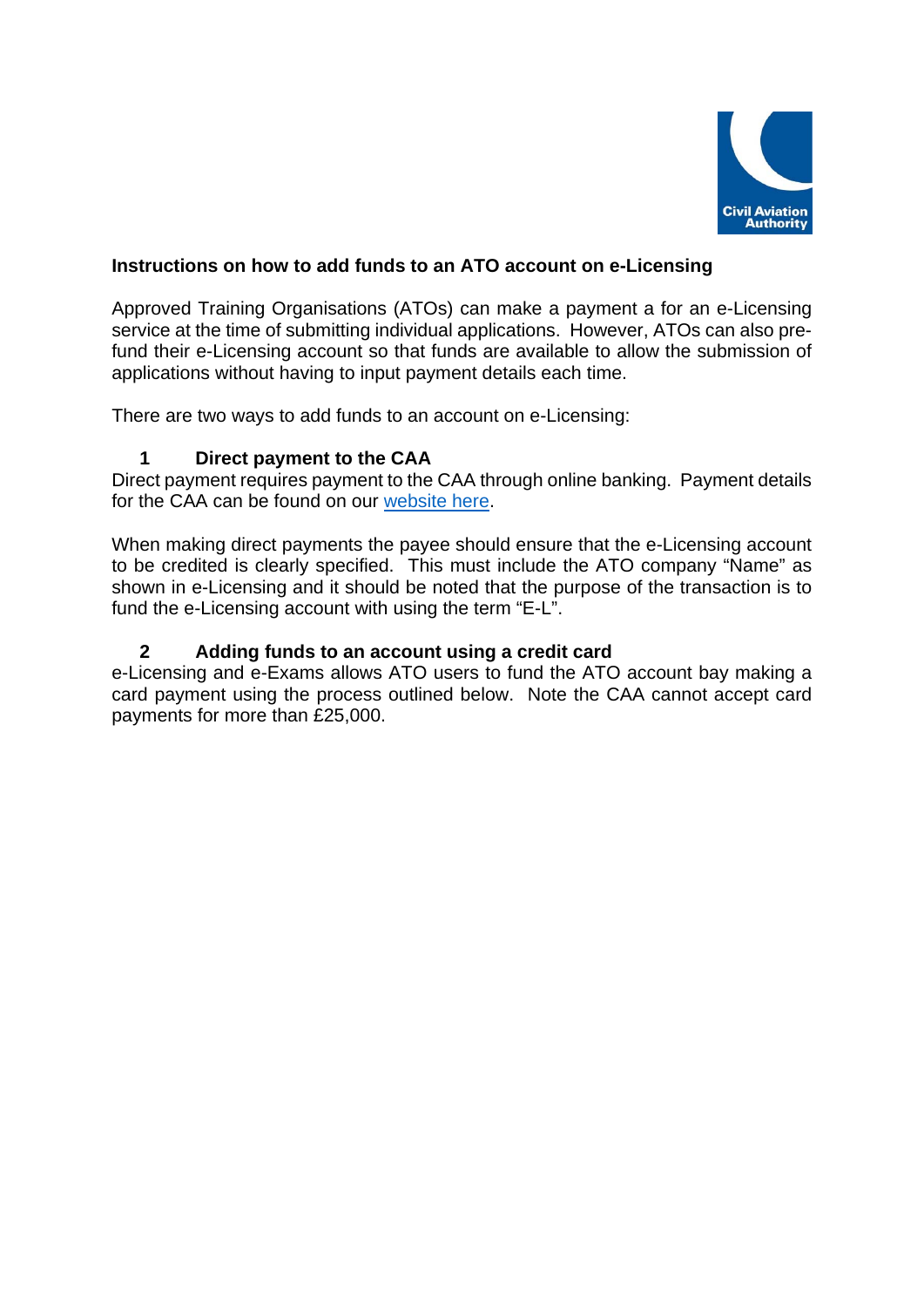The process below assumes that a user has been granted access to e-Licensing and e-exams on behalf of the ATO.

| aspean                                                                                                                                                           | <b>Aspeg Limited</b><br>"Professional Exam Specialists"                                                                                                                                                                                |                                                                                                                                                                                                                        | Œ<br>Home<br>Log On                                                                                                                                                                                                                  |
|------------------------------------------------------------------------------------------------------------------------------------------------------------------|----------------------------------------------------------------------------------------------------------------------------------------------------------------------------------------------------------------------------------------|------------------------------------------------------------------------------------------------------------------------------------------------------------------------------------------------------------------------|--------------------------------------------------------------------------------------------------------------------------------------------------------------------------------------------------------------------------------------|
| Schedule<br>Home<br>Organisation<br><b>Bookings</b><br><b>Details</b><br><b>Reservations</b><br><b>Orders</b><br>Home ▶ My Details ▶ My Organisation ▶           | <b>Transactions</b>                                                                                                                                                                                                                    |                                                                                                                                                                                                                        |                                                                                                                                                                                                                                      |
| Summary Of <b>Company</b>                                                                                                                                        |                                                                                                                                                                                                                                        |                                                                                                                                                                                                                        |                                                                                                                                                                                                                                      |
| <b>Description:</b><br><b>Status:</b><br>Active<br>FCL (Flight Crew Licence)<br>Sponsor:<br>Edit Reports                                                         |                                                                                                                                                                                                                                        |                                                                                                                                                                                                                        |                                                                                                                                                                                                                                      |
|                                                                                                                                                                  | <b>Orders</b>                                                                                                                                                                                                                          | <b>Bookings</b>                                                                                                                                                                                                        | <b>Reservations</b><br>$\infty$                                                                                                                                                                                                      |
| <b>Candidate Memberships</b><br>V. L<br>Please click the 'Show All' button below to view all the<br>memberships for the organisation.<br>▶ Show All ▶ Create New | #3281: #3286: 91AA: 091<br>e.<br>$\mathfrak{a}$<br>#3530: #3523: 92AA: 092<br>$\mathfrak{R}$<br>#3665: #3651: 91AA: 091<br>$\mathbf{R}$<br>#3685: #3671: 21AA: 021<br>#3765: #3753: 71AA: 071<br>$\Theta$<br>More<br><b>B</b> Show All | If you know about the details of a booking's SBSSION,<br>exam or status, you can use the quick search below to<br>search for it.<br>Quick Search:<br>Try typing the bookings code, exam, etc.<br>Show All F Create New | If you have a reservation number for an organisation<br>booking, enter it below to bulk book the candidates for that<br>organisation.<br>Reservation number:<br>Type the reservation number<br><b>E</b> Show All <b>F</b> Create New |

Click on the 'Organisation' tab.

| 2.                                                                                                |              |
|---------------------------------------------------------------------------------------------------|--------------|
|                                                                                                   |              |
| <b>Transactions</b>                                                                               |              |
| Please click the 'Show All' button below to view all the<br>transactions information.<br>Show All | Plea<br>addr |
|                                                                                                   |              |
|                                                                                                   |              |

In the 'Transactions' box click on 'Show All'.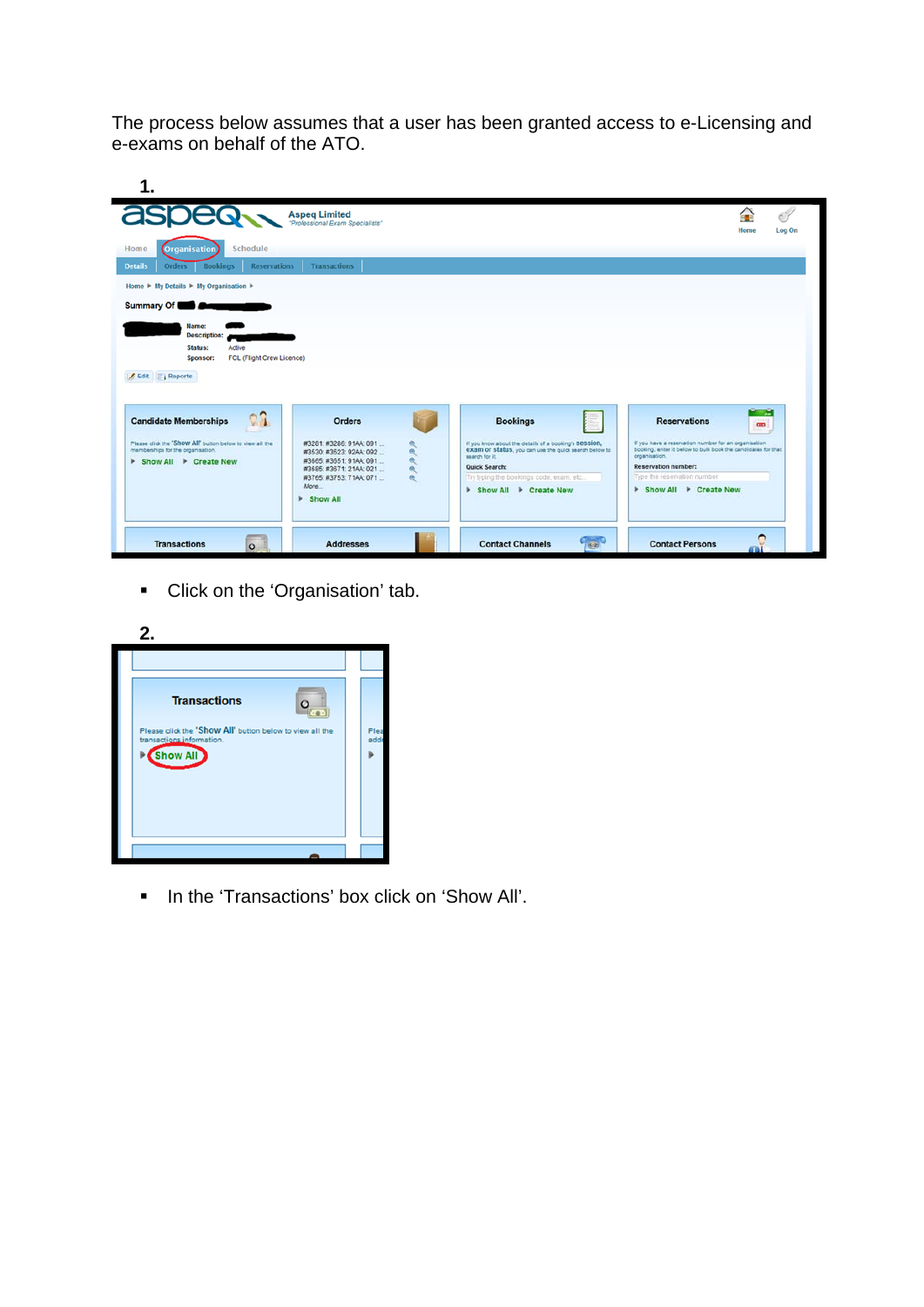| <b>Organisation</b><br>Home                                                                                                                                                                       |                 | <b>Schedule</b>     |                      |
|---------------------------------------------------------------------------------------------------------------------------------------------------------------------------------------------------|-----------------|---------------------|----------------------|
| <b>Details</b><br><b>Orders</b>                                                                                                                                                                   | <b>Bookings</b> | <b>Reservations</b> | <b>Transactions</b>  |
| Home ▶ My Detalls ▶ My Organisation ▶ My Details ▶                                                                                                                                                |                 |                     |                      |
| <b>Organisation Account Statement</b>                                                                                                                                                             |                 |                     |                      |
| View the transaction history for this account. Click on the information icon next to any transa<br>Note: if you wish to have your available funds credited out, you will need to contact us. Plea |                 |                     |                      |
|                                                                                                                                                                                                   |                 |                     |                      |
| <b>Organisation Summary</b>                                                                                                                                                                       |                 |                     |                      |
|                                                                                                                                                                                                   |                 |                     |                      |
|                                                                                                                                                                                                   |                 |                     |                      |
|                                                                                                                                                                                                   |                 |                     |                      |
|                                                                                                                                                                                                   |                 |                     |                      |
| <b>Search</b>                                                                                                                                                                                     |                 |                     |                      |
|                                                                                                                                                                                                   |                 |                     |                      |
| Number                                                                                                                                                                                            |                 | <b>Type</b>         |                      |
| 50                                                                                                                                                                                                | Credit Note     |                     |                      |
|                                                                                                                                                                                                   | Receipt         |                     | Payment of £69.00 GB |
|                                                                                                                                                                                                   | Involce         |                     |                      |
|                                                                                                                                                                                                   | Recelot         |                     | Payment of £69.00 GB |
|                                                                                                                                                                                                   | invoice         |                     |                      |
|                                                                                                                                                                                                   | Recelot         |                     | Payment of £207.00 G |
|                                                                                                                                                                                                   | Invoice         |                     |                      |
|                                                                                                                                                                                                   | Involce         |                     |                      |
|                                                                                                                                                                                                   | Invoice         |                     |                      |
|                                                                                                                                                                                                   | Receipt         |                     | Payment of £138.00 G |
| 96<br>116<br>95<br>115<br>54<br>53                                                                                                                                                                | Involce         |                     |                      |
| Your available funds are £1,493.00 as at 01 Dec 2017, 03:54:10 PM<br>69<br>71<br>70<br>68<br>٠                                                                                                    |                 |                     |                      |

 On the 'Organisation Account Statement' screen– click on the 'Receipting' tab at the bottom of the screen.